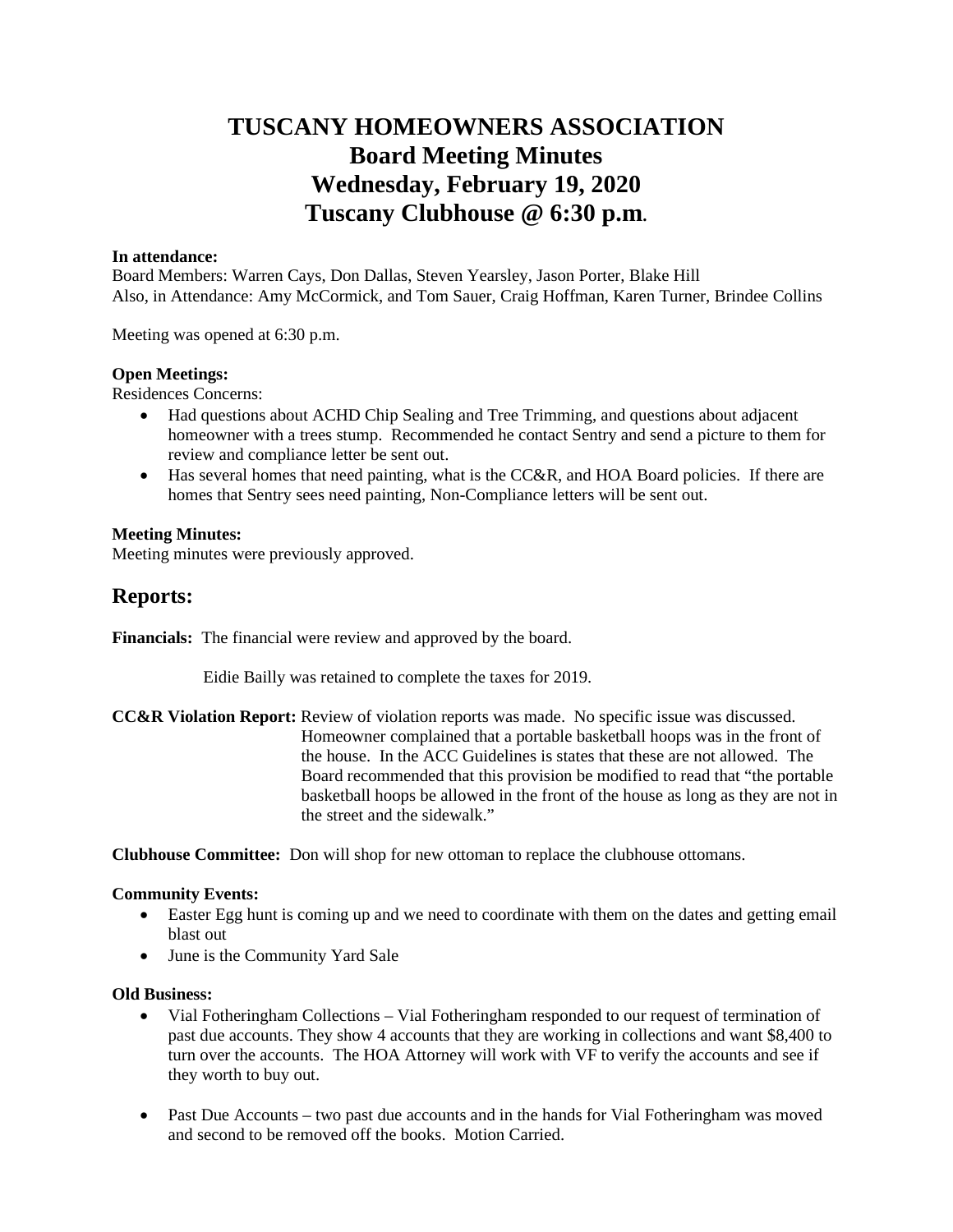- Currently 5 accounts are 1.5 years past due. A motion was made and seconded to move them to collections and have Sentry send a letter to intent to lean. Motion Carried.
- 18 other accounts are a year past due and need to be watched. If still past due by July, they be sent to collection.
- ACHD Eagle Widening Concerned about the amount of property being required for the placement of the round-about at Eagle and Zaldia and the fact that crosswalks are going to be placed behind the first car exiting the entrances. The HOA Attorney informed that we will need 2/3 majority to transfer/sell the property. It was recommended to have the Attorney to send a letter to AHCD addressing our concerns, and the HOA will have to get authority to sell/transfer the property.

## **Ongoing Project and Maintenance:**

- The clubhouse clock will be serviced
- Fire Extinguisher will be serviced
- Don will look to purchase now ottomans for the clubhouse
- Need to verify the pathways to verify what pathways were proposed to be sealed
- Removal of the reeds and cattails from the pond from Lamone Way pond
- Work with the different vendors to make a smooth transition starting this spring.
- Jason was going to meet with Bark Blowers to discuss their bid.

## **New Business:**

## **Annual Meeting Notice**

- The dates for the meeting set for April  $14<sup>th</sup>$  and April  $28<sup>th</sup>$  6:30. Notices need to be sent out by March 28<sup>th</sup>.
- Contact the Human Society to see if they will come to the meeting and make a short presentation.

## **Christmas Lights**

Discussion on when the Christmas Lights need to come down. No decision was made to make it mandatory that they be taken down by January 31<sup>st</sup>.

## **Contract Approved:**

Aquatech for the ponds Pestcom Services, Approved Lawnco to remove sod Absolute Pool

## **2020 Calendar of Board Meetings**

| March 31, 2020 | 6:30 | <b>HOA Board Meeting</b> |
|----------------|------|--------------------------|
| April 14, 2020 | 6:30 | <b>Annual Meeting</b>    |
| April 28, 2020 | 6:30 | <b>Recalled Meeting</b>  |
| May 13, 2020   | 6:30 | <b>HOA Board Meeting</b> |

Next Meeting March 31, 2020

With no further business, the meeting was adjourned at 9:15 p.m.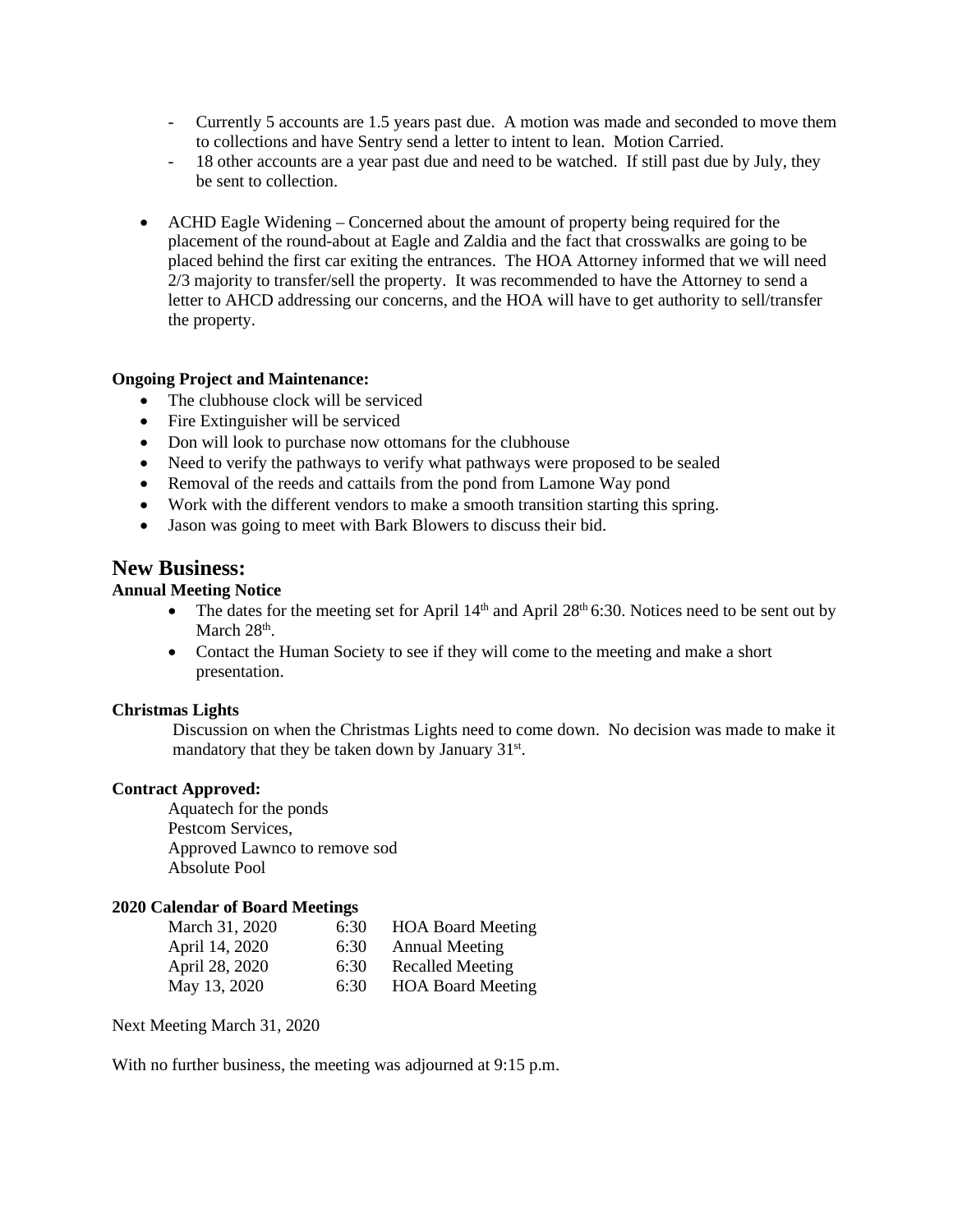These minutes were prepared by Steven Yearsley secretary of the Tuscany Homeowners Association, approved by me and accepted by the Board of Directors of the Tuscany Homeowners Association.

 $\overline{P}$   $\overline{P}$   $\overline{Q}$   $\overline{Q}$  Date: \_March 31, 2020 Steven Yearsley

Secretary, Tuscany HOA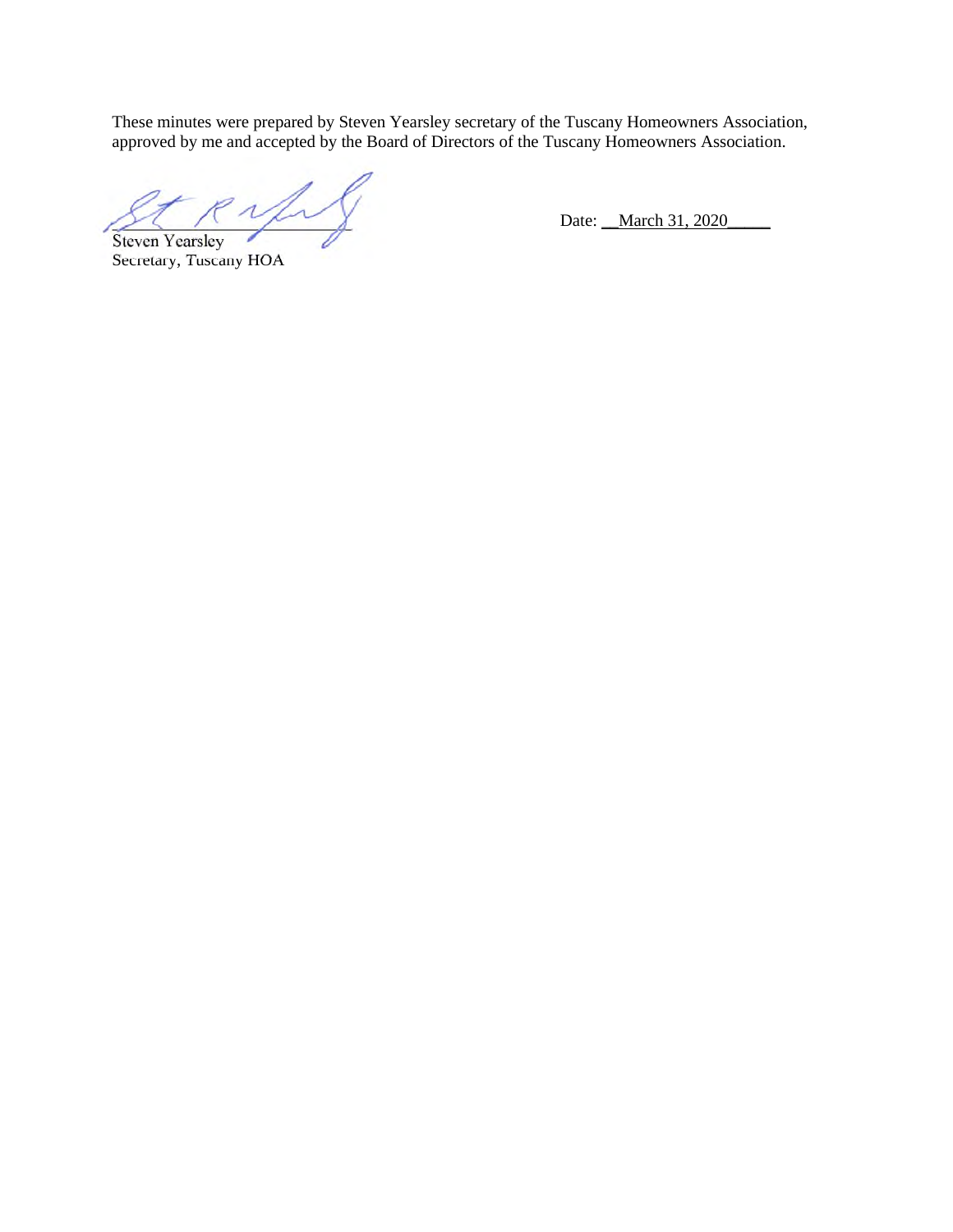## **Tuscany Home Owners Association Comparative Balance Sheets Years Ending 2017 - 2020 Current Month As Of 1/31/2020**

|                                      | Y/E<br>12/31/2017 | Y/E<br>12/31/2018 | Y/E<br>12/31/2019 | <b>Month End</b><br>1/31/2020 |
|--------------------------------------|-------------------|-------------------|-------------------|-------------------------------|
| Assets                               |                   |                   |                   |                               |
| <b>Current Assets</b>                |                   |                   |                   |                               |
| Cash                                 |                   |                   |                   |                               |
| Cash-Union Bank-Operating Account    | 0.00              | 1,300.00          | 181,224.96        | 423,860.20                    |
| Cash - Washington Trust Bank WTB     | 228,443.11        | 54,910.65         | (3.00)            | 0.00                          |
| Cash - Reserve WFB                   | 240,911.77        | 0.00              | 0.00              | 0.00                          |
| Cash - Reserve USB                   | 241,177.27        | 0.00              | 0.00              | 0.00                          |
| <b>WTB Investment Account</b>        | 0.00              | 525,000.00        | 550,336.00        | 400,336.00                    |
| Union Bank - Checking - Escrow       | 0.00              | 0.00              | 900.00            | 900.00                        |
| <b>Total Cash</b>                    | 710,532.15        | 581,210.65        | 732,457.96        | 825,096.20                    |
| Receivables                          |                   |                   |                   |                               |
| <b>Assessments Due</b>               | 10,067.85         | 6,392.26          | 13,600.00         | 77,500.07                     |
| <b>Assessments Due-Patio Homes</b>   | 0.00              | 0.00              | 0.00              | 0.00                          |
| Allowance for Doubtful Accounts      |                   |                   | 0.00              | 0.00                          |
| <b>Total Receivables</b>             | 10,067.85         | 6,392.26          | 13,600.00         | 77,500.07                     |
| <b>Prepaid Assets</b>                | 0.00              | 0.00              | 3,814.60          | 3,051.68                      |
| <b>Total Current Assets</b>          | 720,600.00        | 587,602.91        | 749,872.56        | 905,647.95                    |
| Long Term Assets                     |                   |                   |                   |                               |
| <b>Fixed Assets</b>                  |                   |                   |                   |                               |
| Pool Replastering-Tibor & Village    | 0.00              | 0.00              | 61,686.68         | 61,686.68                     |
| Clubhouse HVAC Equipment             | 0.00              | 0.00              | 6,955.00          | 6,955.00                      |
| 4 - Pool Covers                      | 0.00              | 0.00              | 18,800.00         | 18,800.00                     |
| Common Improvements                  | 18,289.89         | 18,289.89         | 18,289.89         | 18,289.89                     |
| <b>Total Fixed Assets</b>            | 18,289.89         | 18,289.89         | 105,731.57        | 105,731.57                    |
| <b>Accumulated Depreciation</b>      | (16,004.10)       | (16,807.33)       | (26, 259.47)      | (26, 259.47)                  |
| <b>Net Fixed Assets</b>              | 2,285.79          | 1,482.56          | 79,472.10         | 79,472.10                     |
| <b>Total Assets</b>                  | 722,885.79        | 589,085.47        | 829,344.66        | 985,120.05                    |
| <b>Liabilities and Equity</b>        |                   |                   |                   |                               |
| <b>Current Liabilities</b>           |                   |                   |                   |                               |
| <b>Accounts Payable</b>              | 8,675.78          | 3,057.50          | 4,437.52          | 2,796.08                      |
| <b>Accrued Expenses</b>              | 561.97            | 7,948.18          | 1,301.63          | 2,035.00                      |
| Deferred Semi Annual Assessment      | 0.00              | 0.00              | 0.00              | 269,250.00                    |
| Prepaid Rents & Unapplied Credits    | 133,305.38        | 8,168.41          | 162,666.17        | 8,660.02                      |
| Clubhouse Deposit Escrow             | 0.00              | 0.00              | 900.00            | 900.00                        |
| <b>Total Current Liabilities</b>     | 142,543.13        | 19,174.09         | 169,305.32        | 283,641.10                    |
| Long Term Liabilities                |                   |                   |                   |                               |
| <b>Restricted Liabilities - PHL</b>  | 0.00              | 84,304.18         | 84,304.18         | 84,304.18                     |
| Less Espenses Paid PHL               | 0.00              | 0.00              | (33,977.18)       | (33, 977.18)                  |
| <b>Total Long Term Liabilities</b>   | 0.00              | 84,304.18         | 50,327.00         | 50,327.00                     |
| <b>Total Liabilities</b>             | 142,543.13        | 103,478.27        | 219,632.32        | 333,968.10                    |
| Equity                               |                   |                   |                   |                               |
| Unrealized Gain/Loss-WTB Investments | 0.00              | 0.00              | 1,218.75          | 2,451.90                      |
| <b>Retained Earnings</b>             | 541,534.49        | 498,171.24        | 485,133.20        | 608,493.59                    |
| Prior Year Adjustments               | 0.00              | 0.00              | 150.00            | 0.00                          |
| Net Income                           | 38,808.17         | (12, 564.04)      | 123,210.39        | 40,206.46                     |
| <b>Total Equity</b>                  | 580,342.66        | 485,607.20        | 609,712.34        | 651,151.95                    |
| <b>Total Liabilities and Equity</b>  | 722,885.79        | 589,085.47        | 829,344.66        | 985,120.05                    |
|                                      |                   |                   |                   |                               |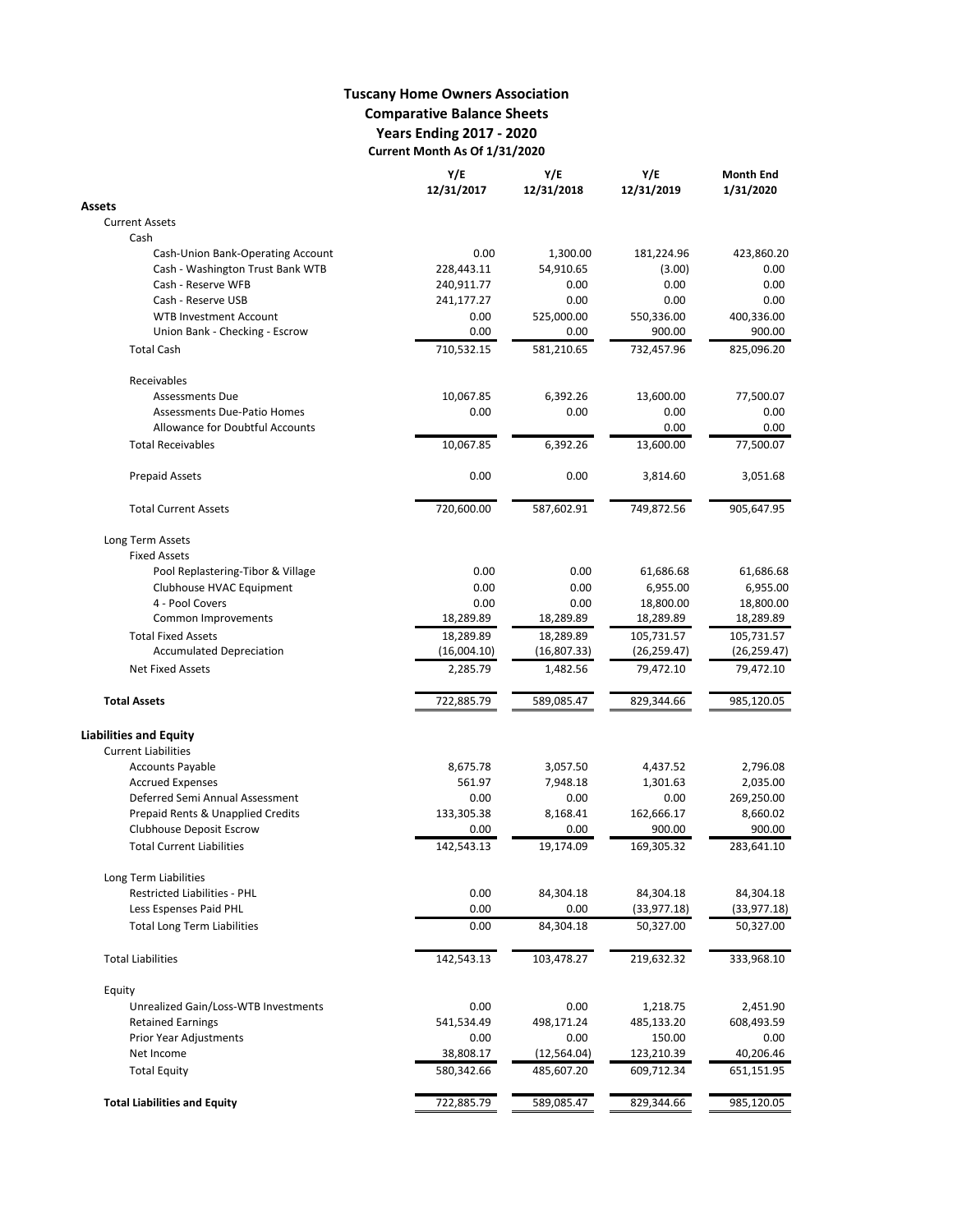## **Tuscany Home Owners Association Comparative Operating Statement Budget to Actual For The Year Ending 2020**

As of January 31, 2020 **Actual Percent** 

|                                               | <b>Budget</b><br>2020 | <b>Expenses</b><br>As Of 1-31 | Over/Under<br>As Of 1-31 |
|-----------------------------------------------|-----------------------|-------------------------------|--------------------------|
| <b>Ordinary Income/Expense</b>                |                       |                               |                          |
| Income                                        | 1077                  |                               |                          |
| <b>Association Dues</b>                       |                       |                               |                          |
| <b>Master Dues</b>                            | 646,200.00            | 53,850.00                     | $-91.67%$                |
| <b>Total Association Dues</b>                 | 646,200.00            | 53,850.00                     | $-91.67%$                |
| Miscellaneous Income                          |                       |                               |                          |
| <b>Clubhouse Rental Fees</b>                  | 6,000.00              | 625.00                        | $-89.58%$                |
| Transfer Fees - \$150                         | 21,000.00             | 500.00                        | $-97.62%$                |
| Interest Income                               | 12,000.00             | 0.00                          | $-100.00\%$              |
| Pool Key Replacement Fee                      | 400.00                | 0.00                          | $-100.00\%$              |
| Return Check Fee                              | 0.00                  | 0.00                          |                          |
| Late Fees                                     | 3,200.00              | 5,370.08                      | 67.82%                   |
| <b>Insurance Claim Proceeds</b>               | 0.00                  | 0.00                          | 100.00%                  |
| <b>Legal Collection</b>                       | 0.00                  | 0.00                          | 100.00%                  |
| Miscellaneous                                 | 0.00                  | 0.00                          | 100.00%                  |
| <b>Total Miscellaneous Income</b>             | 42,600.00             | 6,495.08                      | $-84.75%$                |
| <b>Total Income</b>                           | 688,800.00            | 60,345.08                     | $-91.24%$                |
|                                               |                       |                               |                          |
| <b>Expenses</b><br><b>Grounds Maintenance</b> |                       |                               |                          |
|                                               |                       |                               |                          |
| <b>General Maintenance</b>                    | 18,000.00             | 7,234.50                      | $-59.81%$                |
| Common Area Contract Maintenance              | 155,500.00            | 0.00                          | $-100.00%$               |
| Pest Control                                  | 800.00                | 0.00                          | $-100.00%$               |
| <b>Irrigation Repairs</b>                     | 28,000.00             | 0.00                          | $-100.00\%$              |
| Irrigation Assessment-NMID                    | 16,000.00             | 0.00                          | $-100.00\%$              |
| Water Features Repair & Maintenance           | 45,000.00             | 370.00                        | $-99.18%$                |
| <b>Structural Pruning</b>                     | 5,000.00              | 0.00                          | $-100.00\%$              |
| Private Road Maintenance                      | 6,500.00              | 0.00                          | $-100.00\%$              |
| Common Area Improvements                      | 70,000.00             | 2,000.00                      | $-97.14%$                |
| Snow Removal                                  | 11,000.00             | 0.00                          | $-100.00%$               |
| <b>Lighting Repairs and Maintenance</b>       | 2,400.00              | (26.63)                       | $-101.11%$               |
| Walkway Maintenance                           | 10,000.00             | 0.00                          | $-100.00\%$              |
| Playground Repairs & Maintenance              | 3,500.00              | 0.00                          | $-100.00\%$              |
| Vandalism                                     | 3,500.00              | 0.00                          | $-100.00\%$              |
| <b>Total Grounds Maintenance</b>              | 375,200.00            | 9,577.87                      | $-97.45%$                |
| <b>Pools/Clubhouse Expenses</b>               |                       |                               |                          |
| <b>Contract Pool Maintenance</b>              | 47,483.00             | 0.00                          | $-100.00%$               |
| Pool Resurfacing                              | 35,000.00             | 0.00                          | $-100.00%$               |
| Pool Repairs                                  | 11,500.00             | 1,845.72                      | $-83.95%$                |
| Janitorial Service                            | 16,635.00             | 160.00                        | $-99.04%$                |
| <b>Utilities Gas</b>                          | 7,500.00              | 625.00                        | $-91.67%$                |
| Utilities Electric                            | 0.00                  | 0.00                          | 100.00%                  |
| Utilities Water                               | 0.00                  | 0.00                          | 100.00%                  |
| Miscellaneous Expense                         | 0.00                  | 0.00                          | 100.00%                  |
| Internet & Phone                              | 1,900.00              | 231.24                        | $-87.83%$                |
| Security                                      | 2,500.00              | 0.00                          | $-100.00\%$              |
| <b>Total Pools/Clubhouse Expenses</b>         | 122,518.00            | 2,861.96                      | -97.66%                  |
|                                               |                       |                               |                          |